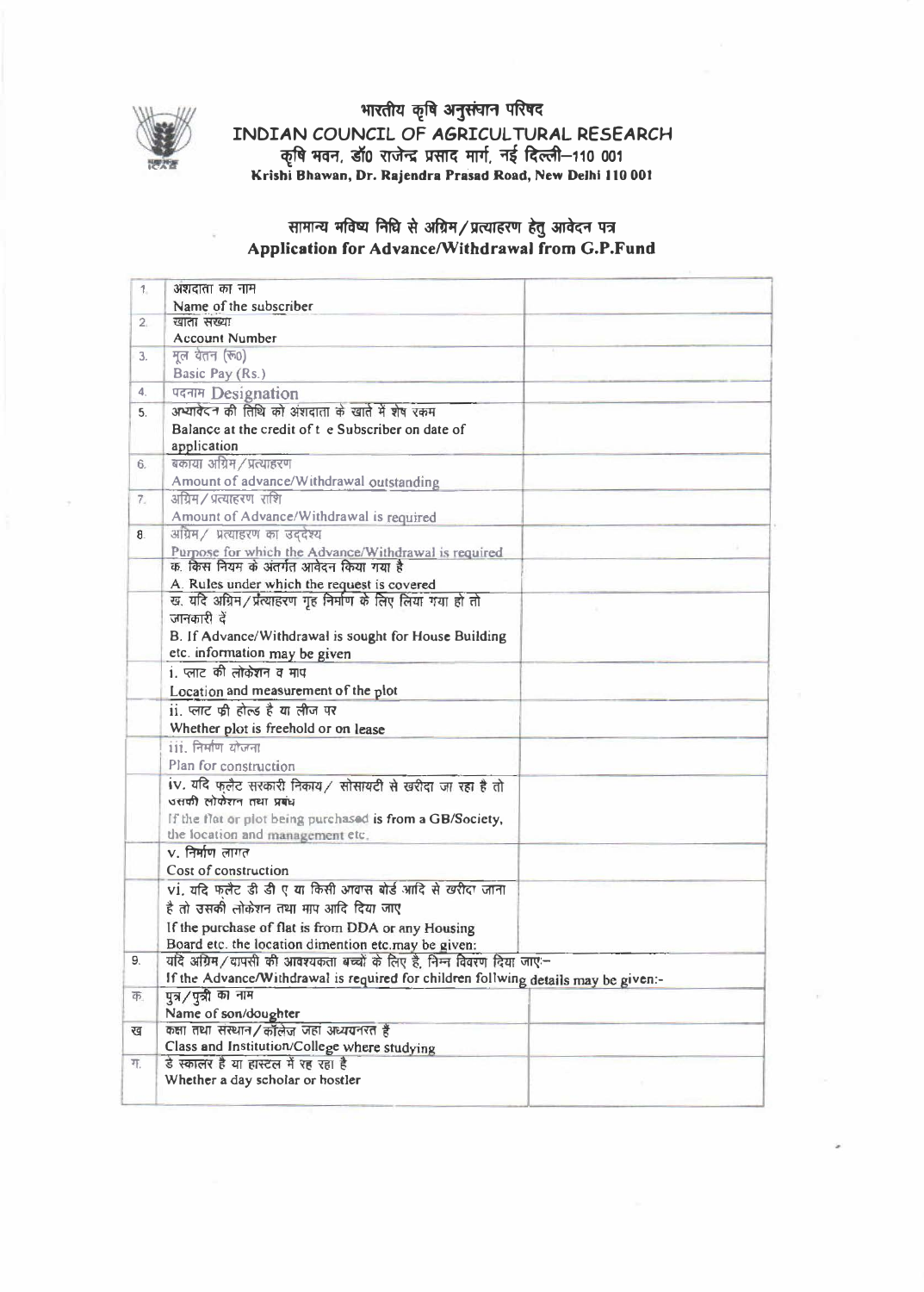|                 | यदि अग्निम की आवश्यकता परिवार के बीमार सदस्यों के उपचार के लिए है तो निम्न जानकारी दी जाए                    |  |
|-----------------|--------------------------------------------------------------------------------------------------------------|--|
|                 | If advance is required for tretment of ailing family member, following details may be given:                 |  |
| क               | रोगी का नाम/संबंधी जिसका उपचार हो रहा है                                                                     |  |
|                 | Name of the patient/relationship who is undergoing<br>treatment                                              |  |
| ख.              | अस्पताल/डिस्पेंसरी/डाक्टर का नाम जहां रोगी का उपचार हो रहा है                                                |  |
|                 | Name of the Hospital/Dispensary/Doctor where the patient<br>is undergoing treatment                          |  |
| π.              | बाहय रोगी/भीतरी (दाखिल) रोगी                                                                                 |  |
|                 | Whether outdoor/indoor patient                                                                               |  |
| 10.             | समेकित अग्रिम का राशि तथा मासिक किश्तों का संख्या जा रू0<br>के किश्तों में पुनर्भुगतान की जानी प्रस्तावित है |  |
|                 | Amount of the consolidated advance and number<br>of monthly instalment in which the                          |  |
|                 | Rs is proposed to repay                                                                                      |  |
|                 | ininstalments.                                                                                               |  |
| 11              | उन विशेष परिस्थितियों का विवरण जिसके लिए अस्थाई                                                              |  |
|                 | आहरण का आवेदन किया जा रहा है                                                                                 |  |
|                 | Full particulars of the peculiar circumstances of the<br>application for the temporary withdrawal.           |  |
| 12 <sup>7</sup> | प्रत्याहरण के मामले में जन्म तिथि व सरकारी नौकरी में प्रवेश की तिथि दी जाए                                   |  |
|                 | In case of withdrawal given date of birth and Entry into<br>Government service                               |  |
| 13.             | पहले प्रत्याहरण कब स्वीकृत तुआ था तथा किस आधार पर                                                            |  |
|                 | When was the withdrawal sanctioned earlier on what<br>ground.                                                |  |

मैं प्रमाणित करता हूं कि उपरोक्त विवरण मेरी सर्वाधिक जानकारी के अनुसार सही और पूर्ण है।<br>I certify that particulars given are correct and complete to the best of my knowledge.

दिनांक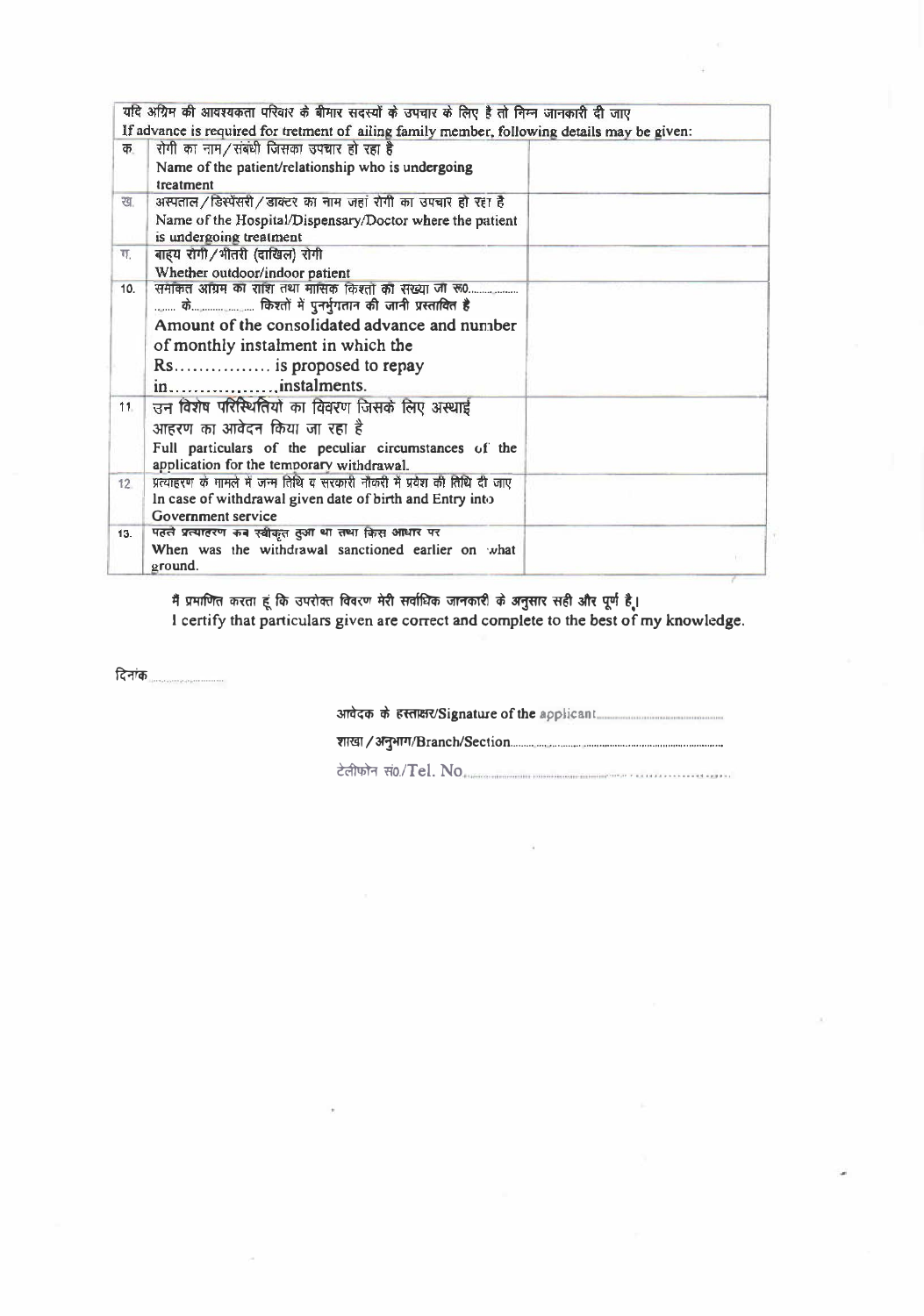रोकड़-1 अनुभाग<br>Cash-I Section

तेखा परीक्षा- ।।। अनुमाग कृपथा पिछले पृष्ठ पर दिए गए ब्लात्तरी में दी गई प्रविष्टियों की पुष्टि करें। Audit-III section may kindly confirm entry against overleaf.

लेखा परीक्षा- ।।। अनुभाग Audit-III section

| Certified that an amount of |  |
|-----------------------------|--|
|                             |  |
|                             |  |

अनुभाग अधिकारी क्षेत्रा

**Section** 

 $\frac{1}{\sqrt{2}}$ 

officer

अनुभाग समित्रारी Section officer

परीका– ।।। अनुपाग)

(Audit-Ill section)

<u>रोकड़-1 अनुभाग</u><br>Cash-1 Section